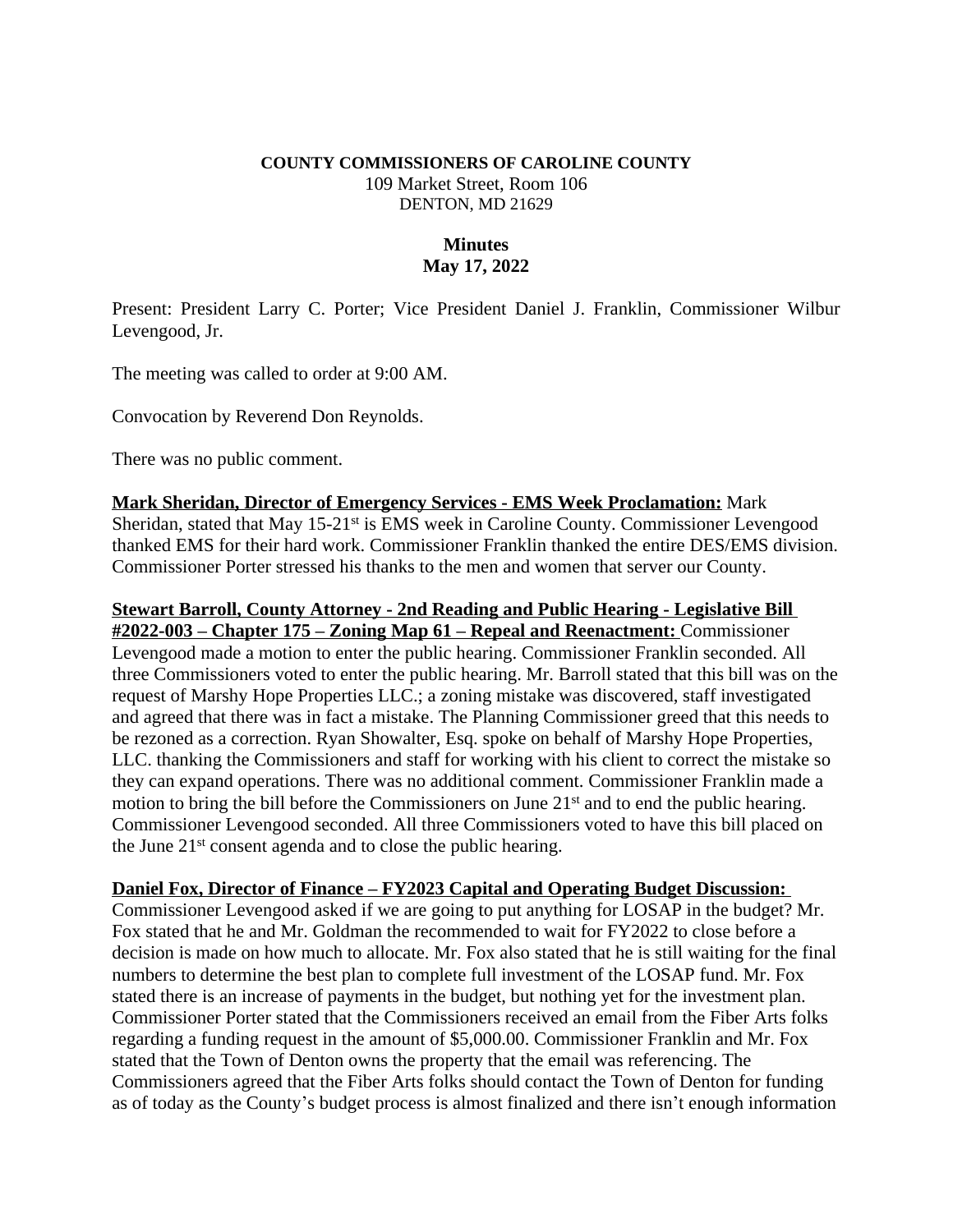to decide this late in the process. Mr. Fox stated that he was looking for direction to draft the resolutions to complete the budget for Fy2023. All three Commissioners stated they were fine with the numbers and to prepare resolutions to be adopted during June  $7<sup>th</sup>$  meeting.

**Sherry Bratton:** Ms. Bratton stated that she provided the updated versions to the Commissioners via email and asked if the Commissioners preferred her to bring these back when all the other resolutions were ready for approval. The Commissioners agreed.

**Consent Agenda: (All three Commissioners voted unanimously): Commissioner Franklin made a motion to pass the 2-1-22 closed session minutes with his mentioned amendments. Commissioner Levengood seconded. All Three Commissioners voted to approve the consent agenda with the amended minutes. Commissioner Levengood made a motion to approve the remaining items on the consent agenda. Commissioner Franklin seconded. All three Commissioners voted to pass the consent agenda.** 

- Minutes Open & Closed Sessions February 1, 2022, March 1, 2022, April 19, 2022, May 3, 2022 & May 10, 2022
- Caroline County Recreation & Parks Advisory Board Reappointment R. Harper
- Resolution  $\text{\#2022-006} \text{FY2023 Tax Rates}$
- Resolution #2022-007 Department of Recreation & Parks Program Specialist II
- McKinsey & Co. Opioid Litigation Retention Agreement
- [Purchase Order #2022-00000345](https://www.carolinemd.org/DocumentCenter/View/7127/2022-Micorsoft-EA-Purchase-Summary-Complete)  SHI Microsoft Enterprise Agreement **Subscription**
- Medical Director Employment Contract J. Uribe, MD.

## **County Administrators Report – Jeremy Goldman:** Mr. Goldman had nothing to report.

**County Commissioners Open Discussion:** Commissioner Levengood stated that he attended Curtis Andrew's 50th Business Anniversary. Commissioner Levengood stated that we (the County) purchased a roll off truck and is still in possession of the 20-year-old truck. Commissioner Levengood wants to know why the County still owns it? Commissioner Levengood made a motion to sell the older roll off truck. Commissioner Franklin stated that he believed there is a process for disposing of County equipment. Mr. White (Director of Public Works) logged in via Zoom to discuss the reasoning. Mr. White stated that they use the older roll off when the newer one is out for service or repairs. It is cheaper to keep the older truck then to contract out services when the new truck is out of commission. Commissioner Levengood expressed his extreme disapproval of this decision and stated it needs to be sold. Commissioner Franklin stated that he believes that Mr. White is doing his job as hired to do and if he believes that this truck is needed, then the County should keep the truck. Mr. Levengood disagreed.

Commissioner Franklin stated that must meet with someone about a road's complaint. He stated that he is not expecting much as it was just resurfaced and is a low traffic road, so the chip has not had a great chance to settle into the tar properly yet. Commissioner Porter asked for the status of the Police Accountability Board (PAB) Resolution. Mr. Barroll stated that it is almost ready to be adopted. Commissioner Porter stated that this Board is going to cost the County money and that